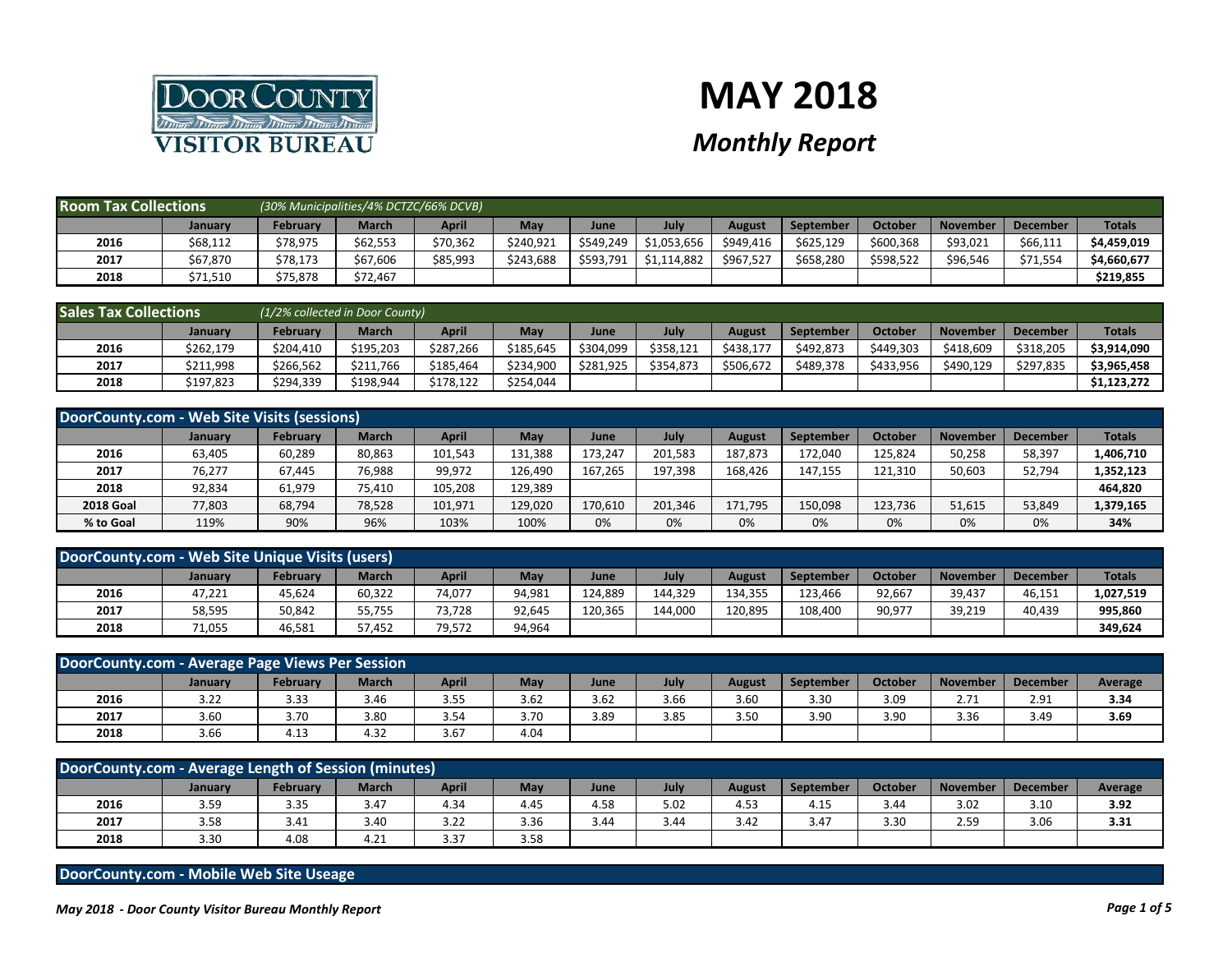|      | Januarv | February | <b>March</b> | <b>April</b> | $M$ ay <sup>*</sup> | June   | July    | August  | <b>September</b> | October | <b>November</b> | December | <b>Totals</b> |
|------|---------|----------|--------------|--------------|---------------------|--------|---------|---------|------------------|---------|-----------------|----------|---------------|
| 2016 | 30,943  | 31,015   | 39,684       | 50,397       | 69,140              | 91.729 | 114.452 | 103,485 | 103,174          | 73,631  | 26,980          | 31,466   | 766,096       |
| 2017 | 38,705  | 35.937   | 29,911       | 57,049       | 51,721              | 95.896 | 102,656 | 102,829 | 90,935           | 77,295  | 30,030          | 32,231   | 745,195       |
| 2018 | 42.449  | 26.734   | 29,564       | 50,331       | 57.122              |        |         |         |                  |         |                 |          | 206.200       |

| DoorCounty.com - Top Ten Most Requested Pages for the Month |           |                 |              |              |                                     | <b>MAY 2018</b> |           |               |                  |                         |                                  |                 |                    |
|-------------------------------------------------------------|-----------|-----------------|--------------|--------------|-------------------------------------|-----------------|-----------|---------------|------------------|-------------------------|----------------------------------|-----------------|--------------------|
| 1) /Home                                                    |           |                 |              |              | 5) /discover/blossom-report         |                 |           |               |                  |                         | 9) /discover/washington-island   |                 |                    |
| 2) /experience/events                                       |           |                 |              |              | 6) /romance                         |                 |           |               |                  |                         | 10)/experience/everything-cherry |                 |                    |
| 3) /social-contest-2018                                     |           |                 |              |              | 7) /stay/log-cabin-log-house        |                 |           |               |                  |                         |                                  |                 |                    |
| 4) /stay                                                    |           |                 |              |              | 8) / experience                     |                 |           |               |                  |                         |                                  |                 |                    |
|                                                             |           |                 |              |              |                                     |                 |           |               |                  |                         |                                  |                 |                    |
| DoorCounty.com - Top Ten Sources for the Month              |           |                 |              |              | <b>MAY 2018</b>                     |                 |           |               |                  |                         |                                  |                 |                    |
| 1) Google/organic                                           |           |                 |              |              | 5) Facebook/Facebook Ad             |                 |           |               |                  | 9) YuMe/Mobile Video    |                                  |                 |                    |
| 2) (direct)/(None)                                          |           |                 |              |              | 6) Door County Visitor Bureau/Email |                 |           |               |                  | 10) Aki/Branding Mobile |                                  |                 |                    |
| 3) bing/organic                                             |           |                 |              |              | 7) vahoo/organic                    |                 |           |               |                  |                         |                                  |                 |                    |
| 4) google/cpc                                               |           |                 |              |              | 8) Tapad/Branding Banners           |                 |           |               |                  |                         |                                  |                 |                    |
|                                                             |           |                 |              |              |                                     |                 |           |               |                  |                         |                                  |                 |                    |
| <b>Social Media: Facebook</b>                               |           |                 |              |              |                                     |                 |           |               |                  |                         |                                  |                 |                    |
| <b>Impressions</b>                                          | January   | February        | <b>March</b> | <b>April</b> | May                                 | June            | July      | <b>August</b> | September        | October                 | <b>November</b>                  | <b>December</b> | <b>Totals</b>      |
| 2016                                                        | 994,271   | 1,014,098       | 758,324      | 1,194,643    | 1,530,365                           | 1,611,401       | 2,131,033 | 2,262,757     | 3,573,818        | 3,378,374               | 1,313,169                        | 1,228,910       | 20,991,163         |
| 2017                                                        | 1,730,644 | 1,649,293       | 1,603,254    | 2,687,615    | 2,259,999                           | 1,435,229       | 1,284,035 | 3,663,514     | 2,488,993        | 2,534,517               | 2,129,113                        | 3,660,362       | 27,126,568         |
| 2018                                                        | 3,072,518 | 1,743,557       | 1,360,982    | 3,018,045    | 2,080,138                           |                 |           |               |                  |                         |                                  |                 | 11,275,240         |
| <b>Post Views</b>                                           | January   | <b>February</b> | <b>March</b> | <b>April</b> | May                                 | June            | July      | <b>August</b> | <b>September</b> | <b>October</b>          | <b>November</b>                  | <b>December</b> | <b>Totals</b>      |
| 2016                                                        | 780,727   | 773,366         | 581,832      | 855,534      | 1,164,837                           | 1,281,364       | 1,480,357 | 1,559,301     | 2,824,540        | 2,534,054               | 910,455                          | 817,399         | 15,563,766         |
| 2017                                                        | 1,103,020 | 1,043,540       | 938,185      | 1,891,205    | 1,540,501                           | 1,434,702       | 1,368,385 | 1,745,392     | 1,347,353        | 1,574,426               | 1,312,850                        | 1,860,703       | 17,160,262         |
| 2018                                                        | 1,837,851 | 957,819         | 716,837      | 2,280,877    | 1,633,103                           |                 |           |               |                  |                         |                                  |                 | 7,426,487          |
| <b>Page Views</b>                                           | January   | February        | <b>March</b> | <b>April</b> | May                                 | June            | July      | <b>August</b> | <b>September</b> | October                 | <b>November</b>                  | <b>December</b> | <b>Totals</b>      |
| 2016                                                        | 112,475   | 103,983         | 87,177       | 153,588      | 172,031                             | 113,158         | 233,864   | 369,832       | 311,572          | 335,892                 | 272,806                          | 317,219         | 2,583,597          |
| 2017                                                        | 381,660   | 362,131         | 333,465      | 348,118      | 312,141                             | 231,287         | 460,568   | 539,086       | 409,225          | 479,657                 | 393,911                          | 670,987         | 4,922,236          |
| 2018                                                        | 546,738   | 532,621         | 619,271      | 449,081      | 326,313                             |                 |           |               |                  |                         |                                  |                 | 2,474,024          |
| <b>Engagement</b>                                           | January   | <b>February</b> | <b>March</b> | <b>April</b> | May                                 | June            | July      | <b>August</b> | <b>September</b> | October                 | <b>November</b>                  | <b>December</b> | <b>Totals</b>      |
| 2016                                                        | 28,766    | 20,520          | 15,324       | 31,493       | 34,883                              | 34,678          | 65,406    | 43,487        | 79,971           | 61,204                  | 30,010                           | 25,511          | 471,253            |
| 2017                                                        | 39,773    | 43,991          | 32,927       | 43,020       | 31,885                              | 41,407          | 39,918    | 60,790        | 49,173           | 49,598                  | 33,445                           | 66,286          | 532,213            |
| 2018                                                        | 65,342    | 38,704          | 52,436       | 56,031       | 42,198                              |                 |           |               |                  |                         |                                  |                 | 254,711            |
| <b>2018 Goal</b>                                            | 40,966    | 45,311          | 33,915       | 43,880       | 32,842                              | 42,235          | 41,116    | 62,614        | 50,648           | 51,085                  | 34,448                           | 68,275          | 547,335            |
| % to Goal                                                   | 160%      | 85%             | 155%         | 128%         | 128%                                | 0%              | 0%        | 0%            | 0%               | 0%                      | 0%                               | 0%              | 47%                |
| <b>Likes</b>                                                | January   | February        | <b>March</b> | <b>April</b> | May                                 | June            | July      | <b>August</b> | September        | October                 | <b>November</b>                  | <b>December</b> | <b>Year Growth</b> |
| 2016                                                        | 72,921    | 73,486          | 74,087       | 75,303       | 76,495                              | 77,563          | 81,042    | 82,364        | 84,598           | 86,485                  | 86,912                           | 87,148          | 20%                |
| 2017                                                        | 87,739    | 88,349          | 88,780       | 89,837       | 91,086                              | 92,516          | 93,673    | 94,867        | 97,690           | 99,648                  | 100,489                          | 101,720         | 16%                |
| 2018                                                        | 103.071   | 103,645         | 104,109      | 105,529      | 106,857                             |                 |           |               |                  |                         |                                  |                 |                    |

| <b>Social Media: Instagram</b> |         |          |              |        |            |        |        |        |                  |         |                 |                 |                    |
|--------------------------------|---------|----------|--------------|--------|------------|--------|--------|--------|------------------|---------|-----------------|-----------------|--------------------|
| <b>Followers</b>               | January | Februarv | March        | April  | May        | June   | July   | August | <b>September</b> | October | <b>November</b> | December        | <b>Year Growth</b> |
| 2017                           | 19,129  | 19,735   | 20,390       | 21,199 | 20,955     | 21,616 | 22,336 | 23,170 | 24,454           | 25.758  | 26,662          | 27,252          | 42%                |
| 2018                           | 28,530  | 29,300   | 29,800       | 30,900 | 31,738     |        |        |        |                  |         |                 |                 |                    |
| <b>Comment Likes</b>           | January | Februarv | <b>March</b> | April  | <b>May</b> | June   | July   | August | <b>September</b> | October | <b>November</b> | <b>December</b> | <b>Total</b>       |
| 2017                           | 13,320  | 10,969   | 10,416       | 11,025 | 18,711     | 14,257 | 25,873 | 45,631 | 30,539           | 35,793  | 28,211          | 28,914          | 273,659            |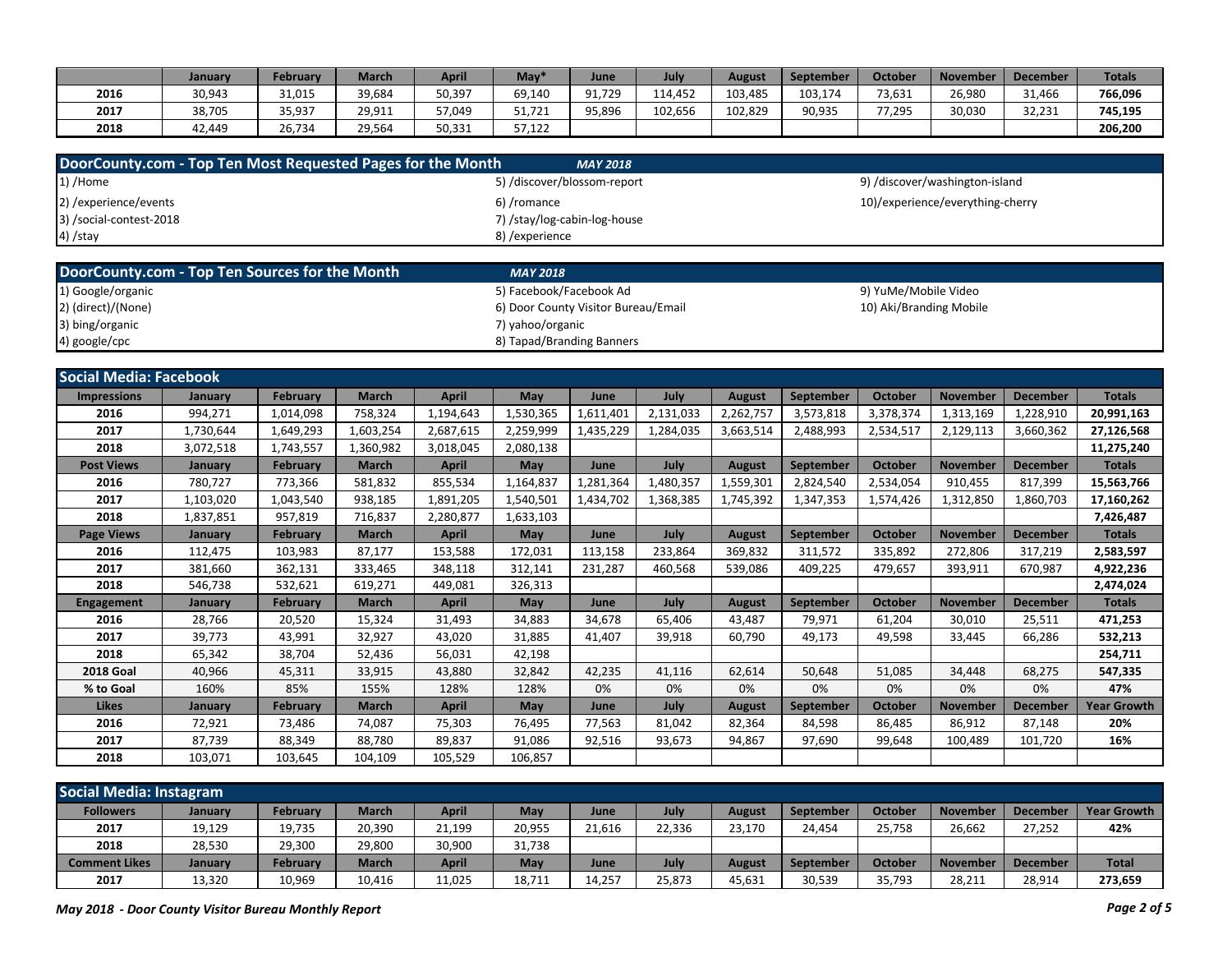| 2018             | 45,098 | 12.11<br>42,11. | 9 9 9 3<br>ل ر ر ر | 27,800 | 35,035 |        |        |        |                       |        |        |        | 180,043 |
|------------------|--------|-----------------|--------------------|--------|--------|--------|--------|--------|-----------------------|--------|--------|--------|---------|
| <b>2018 Goal</b> | 13,720 | 11,298          | 10.728             | 11,356 | 19.272 | 14,685 | 26,649 | 47,000 | 1,455<br>$\mathbf{a}$ | 36,867 | 29,057 | 29,781 | 281,868 |
| % to Goal        | 329%   | 373%            | 280%               | 245%   | 182%   | 0%     | 0%     | 0%     | 0%                    | 0%     | 0%     | 0%     | 64%     |

| Social Media: Twitter |         |          |              |              |         |         |        |               |           |         |                 |                 |                    |
|-----------------------|---------|----------|--------------|--------------|---------|---------|--------|---------------|-----------|---------|-----------------|-----------------|--------------------|
| <b>Followers</b>      | January | February | <b>March</b> | April        | May     | June    | July   | August        | September | October | November        | <b>December</b> | <b>Year Growth</b> |
| 2016                  | 4,411   | 4,459    | 4,547        | 4,588        | 4,661   | 4,760   | 4,878  | 4,955         | 5,019     | 5,068   | 5,600           | 5,120           | 16%                |
| 2017                  | 5,201   | 5,264    | 5,368        | 5,439        | 5,531   | 5,674   | 5,731  | 5,858         | 5,947     | 6,034   | 6,067           | 6,062           | 15%                |
| 2018                  | 6,114   | 6,178    | 6,225        | 6,271        | 6,315   |         |        |               |           |         |                 |                 |                    |
| <b>Impressions</b>    | January | February | <b>March</b> | <b>April</b> | May     | June    | July   | <b>August</b> | September | October | <b>November</b> | <b>December</b> | <b>Totals</b>      |
| 2016                  | 108,000 | 90,700   | 121,000      | 62,800       | 105,000 | 141,000 | 94,300 | 80,700        | 76,900    | 77,600  | 161,619         | 288,285         | 1,407,904          |
| 2017                  | 51,700  | 50,300   | 52,500       | 22,600       | 23,800  | 50,100  | 48,700 | 63,300        | 50,900    | 42,000  | 41,000          | 36,600          | 533,500            |
| 2018                  | 40,100  | 36,800   | 20,300       | 22,100       | 13,900  |         |        |               |           |         |                 |                 | 133,200            |
| <b>2018 Goal</b>      | 53,251  | 51,809   | 54,075       | 23,278       | 24,514  | 51,603  | 50,161 | 65,199        | 53,427    | 43,100  | 43,100          | 37,698          | 551,215            |
| % to Goal             | 75%     | 71%      | 38%          | 95%          | 57%     | 0%      | 0%     | 0%            | 0%        | 0%      | 0%              | 0%              | 24%                |

| <b>Pay-Per-Click Results</b> |                |          |              |       |        |       |       |        |                  |         |                 |          |               |
|------------------------------|----------------|----------|--------------|-------|--------|-------|-------|--------|------------------|---------|-----------------|----------|---------------|
|                              | <b>January</b> | February | <b>March</b> | April | May    | June  | July  | August | <b>September</b> | October | <b>November</b> | December | <b>Totals</b> |
| 2016                         | 2,577          | 5,584    | 7,131        | 8,905 | 14,312 | 5,161 | 1,365 | 8,939  | 9,289            | 1,357   | 831             | 477      | 65,928        |
| 2017                         | 3,316          | 4,711    | 4,356        | 7,920 | 9,886  | 7,837 | 6,338 | 5,409  | 8,916            | 4,210   | 2,745           | 2,697    | 68,341        |
| 2018                         | 2,988          | 2,652    | 3,614        | 4,174 | 5,418  |       |       |        |                  |         |                 |          | 18,846        |

| Door County E-Newsletter - Number of E-Mail Subscribers |         |                 |              |              |         |         |         |         |                  |         |                 |                 |                    |
|---------------------------------------------------------|---------|-----------------|--------------|--------------|---------|---------|---------|---------|------------------|---------|-----------------|-----------------|--------------------|
|                                                         | January | <b>February</b> | <b>March</b> | <b>April</b> | May     | June    | July    | August  | <b>September</b> | October | <b>November</b> | <b>December</b> | <b>Year Growth</b> |
| 2017                                                    | 190.046 | 190.194         | 190.242      | 190,260      | 190.445 | 196.070 | 200.066 | 201,811 | 208.021          | 209.186 | 212.923         | 215.634         | 13%                |
| 2018                                                    | 217,799 | 217.426         | 219,282      | 219,506      | 223,269 |         |         |         |                  |         |                 |                 |                    |

| <b>Door County E-Newsletter - Open Rates</b> |                |                                                           |              |              |        |        |        |        |                  |         |                 |                 |         |
|----------------------------------------------|----------------|-----------------------------------------------------------|--------------|--------------|--------|--------|--------|--------|------------------|---------|-----------------|-----------------|---------|
|                                              | <b>January</b> | <b>February</b>                                           | <b>March</b> | <b>April</b> | May    | June   | July   | August | <b>September</b> | October | <b>November</b> | <b>December</b> | Average |
| 2016                                         | 23.32%         | 20.69%                                                    | 22.05%       | 29.88%       | 30.54% | 29.73% | 31.08% | 26.95% | 29.14%           | 26.27%  | 22.19%          | 21.70%          | 26.13%  |
| 2017                                         | 19.00%         | 18.40%                                                    | 20.00%       | 20.30%       | 22.10% | 26.90% | 21.25% | 22.15% | 23.93%           | 23.25%  | 20.78%          | 17.39%          | 21.29%  |
| 2018                                         | 20.73%         | 18.86%                                                    | 20.03%       | 24.67%       | 21.24% |        |        |        |                  |         |                 |                 |         |
|                                              |                | *New deployment platform and template introduced for 2017 |              |              |        |        |        |        |                  |         |                 |                 |         |

| Door County E-Newsletter - Click Thru's |         |                                                           |       |       |       |       |       |        |                  |         |                 |                 |         |
|-----------------------------------------|---------|-----------------------------------------------------------|-------|-------|-------|-------|-------|--------|------------------|---------|-----------------|-----------------|---------|
|                                         | January | <b>February</b>                                           | March | April | May   | June  | July  | August | <b>September</b> | October | <b>November</b> | <b>December</b> | Average |
| 2016                                    | 3.53%   | 82%،                                                      | 3.22% | 3.58% | 4.18% | 3.37% | 3.90% | 2.71%  | 3.63%            | 3.11%   | .66%.           | 1.72%           | 3.04%   |
| 2017                                    | 1.38%   | 1.44%                                                     | 2.46% | 2.54% | 2.97% | 3.33% | 3.21% | 3.25%  | 3.95%            | 3.41%   | 1.79%           | 4.40%           | 2.84%   |
| 2018                                    | 2.42%   | 1.45%                                                     | 2.07% | 4.67% | 3.11% |       |       |        |                  |         |                 |                 |         |
|                                         |         | *New deployment platform and template introduced for 2017 |       |       |       |       |       |        |                  |         |                 |                 |         |

| <b>Advertising - Gross Impressions</b> |           |                 |           |            |            |           |           |           |            |           |                 |                 |                |
|----------------------------------------|-----------|-----------------|-----------|------------|------------|-----------|-----------|-----------|------------|-----------|-----------------|-----------------|----------------|
|                                        | January   | <b>February</b> | March     | April      | May        | June      | July      | August    | September  | October   | <b>November</b> | <b>December</b> | <b>Total</b>   |
| 2016                                   | 599,103   | 54,767          | 613,755   | 2,418,226  | 8,905,652  | 7,792,796 | .,157,356 | 5,096,104 | 4,521,300  | 3,376,859 | 745,927         | 599,977         | 35,881,822     |
| 2017                                   | 985,753   | 833.234         | 1,013,617 | .603,408   | 21,657,197 | 8,729,671 | 3,703,971 | 5,517,368 | 30,509,295 | 5,855,064 | 2,353,032       | 1,925,577       | 90,687,187     |
| 2018                                   | 1,544,151 | 845.954         | 309,135   | 11,518,385 | 10,069,500 |           |           |           |            |           |                 |                 | 124.287.125.00 |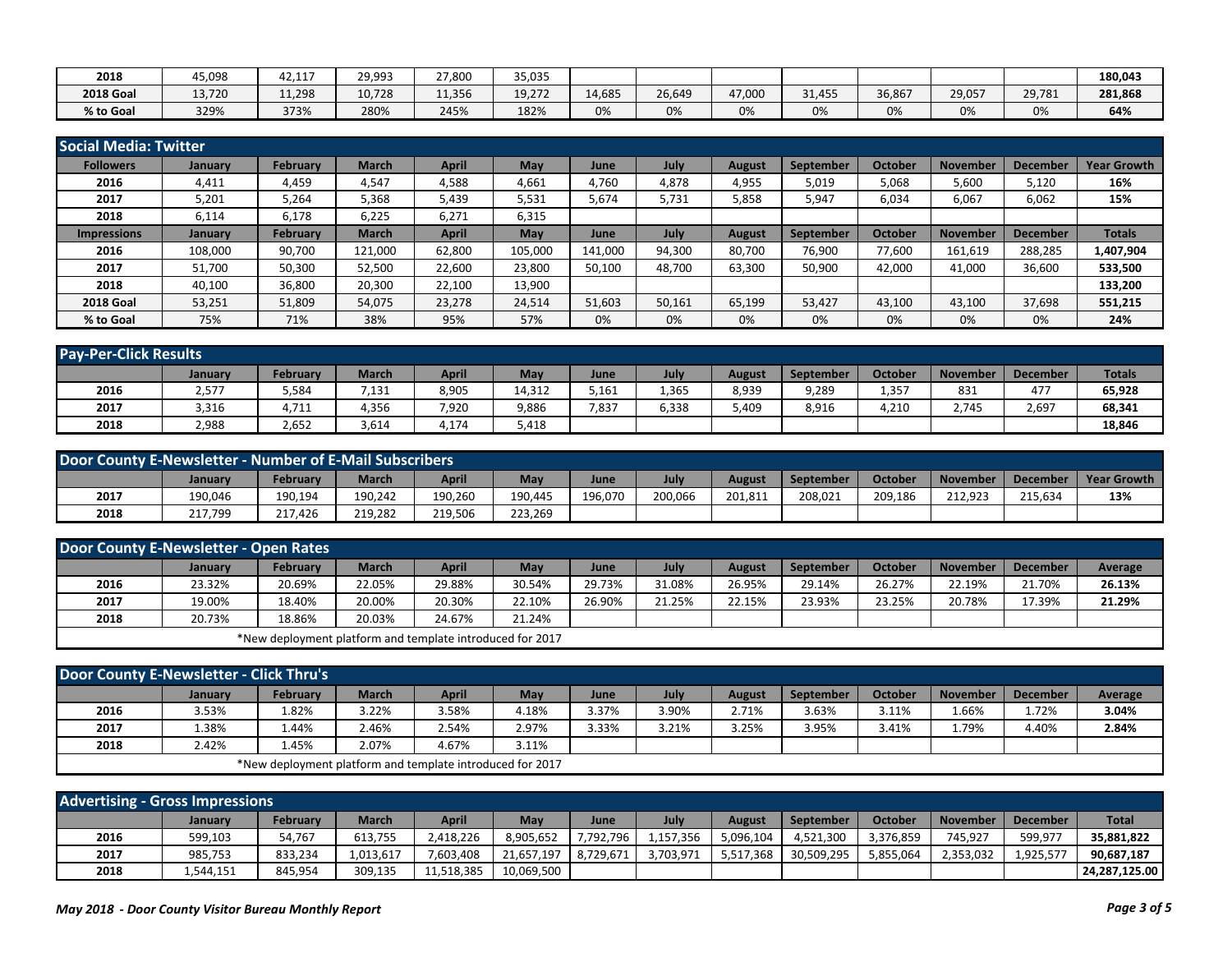| <b>Advertising - Media Placed 2018</b> |          |                   |              |          |           |         |         |        |           |         |                 |                 |              |
|----------------------------------------|----------|-------------------|--------------|----------|-----------|---------|---------|--------|-----------|---------|-----------------|-----------------|--------------|
|                                        | January  | Februarv          | <b>March</b> | April    | Mav       | June    | July    | August | September | October | <b>November</b> | <b>December</b> | <b>Total</b> |
| <b>Total Paid</b>                      | \$13,555 | \$9,886           | \$7,219      | \$80,254 | \$154,174 |         |         |        |           |         |                 |                 | \$265,088    |
| <b>Co-Op Dollars</b>                   | \$2,075  | LO E CO<br>JZ,JUU | \$1,950      | \$3,650  | \$5,056   | \$5,025 | \$6,637 |        |           |         |                 |                 | \$26,893     |

| <b>Online Video Views</b> (includes YouTube channels, Vimeo channel and live or embedded Facebook videos featuring DCVB video content such as Explore The Door, Our Door County, AskDoCo, aerial videos, TV ads, etc) |         |          |              |              |         |         |         |               |           |         |                 |                 |               |
|-----------------------------------------------------------------------------------------------------------------------------------------------------------------------------------------------------------------------|---------|----------|--------------|--------------|---------|---------|---------|---------------|-----------|---------|-----------------|-----------------|---------------|
|                                                                                                                                                                                                                       | January | February | <b>March</b> | <b>April</b> | May     | June    | July    | <b>August</b> | September | October | <b>November</b> | <b>December</b> | <b>Totals</b> |
| 2016                                                                                                                                                                                                                  | 27,083  | 22,279   | 41,152       | 44,323       | 159.171 | 103,794 | 93,713  | 200,640       | 59,224    | 104.412 | 46,546          | 36,831          | 939,168       |
| 2017                                                                                                                                                                                                                  | 108,900 | 58,593   | 230,569      | 93,567       | 310,189 | 108.740 | 156.202 | 273.789       | 131,248   | 67.796  | 30,235          | 118,576         | 1,688,404     |
| 2018                                                                                                                                                                                                                  | 209,008 | 64,757   | 115,746      | 149,384      | 163,922 |         |         |               |           |         |                 |                 | 702,817       |

| <b>Media Marketing Program - Impressions</b> |                |                 |              |            |            |            |            |               |                  |            |                 |                 |               |
|----------------------------------------------|----------------|-----------------|--------------|------------|------------|------------|------------|---------------|------------------|------------|-----------------|-----------------|---------------|
|                                              | <b>January</b> | <b>February</b> | <b>March</b> | April      | May        | June       | July       | <b>August</b> | <b>September</b> | October    | <b>November</b> | <b>December</b> | <b>Totals</b> |
| 2016                                         | 767,047        | 4,699,826       | 39,967,510   | 24.274.037 | 16.899.042 | 31.660.644 | 16,773,144 | 36,910,747    | 13,325,257       | 65.351.054 | 16,580,936      | 134,684,186     | 401,893,430   |
| 2017                                         | 1,622,190      | 23,245,548      | 46,255,024   | 59,347,949 | 63,113,257 | 471.473    | 9,467,495  | 12,243,846    | 9,599,786        | 43,134,997 | 25,556,173      | 20,199,694      | 314,257,432   |
| 2018                                         | 28,732,589     | 1,167,205       | 11,962,094   | 2.748.491  | 24,627,022 |            |            |               |                  |            |                 |                 | 69.237.401    |
| <b>2018 Goal</b>                             | 17,721,602     | 15.698.403      | 31,791,266   | 27,335,006 | 22.590.866 | 24.368.782 | 30,670,553 | 30.799.275    | 18,825,760       | 86.966.427 | 15,205,237      | 36,454,027      | 358,427,204   |
| % to Goal                                    | 162%           | 7%              | 38%          | 10%        | 109%       | 0%         | 0%         | 0%            | 0%               | 0%         | 0%              | 0%              | 19%           |

| <b>Media Marketing Program - Visiting Journalists</b> |                  |                 |              |              |      |      |      |        |           |         |                 |          |               |
|-------------------------------------------------------|------------------|-----------------|--------------|--------------|------|------|------|--------|-----------|---------|-----------------|----------|---------------|
|                                                       | January          | <b>February</b> | <b>March</b> | <b>April</b> | May  | June | July | August | September | October | <b>November</b> | December | <b>Totals</b> |
| 2016                                                  |                  | 12              |              |              | ᅩ    | 16   |      | 13     |           | 14      |                 |          | 72            |
| 2017                                                  | 11<br><b>. .</b> |                 |              |              |      | 16   |      | 15     |           | 12      |                 |          | 72            |
| 2018                                                  |                  |                 |              |              | 13   |      |      |        |           |         |                 |          | 22            |
| <b>2018 Goal</b>                                      | 10               |                 |              |              | 10   | 24   |      | 10     |           | 12      |                 |          | 70            |
| % to Goal                                             | 90%              |                 |              |              | 130% | 0%   | 0%   | 0%     |           | 0%      |                 |          | 31%           |

| Media Marketing Program - Ad Value Equivalency (AVE) |           |           |              |              |             |          |           |           |           |           |                 |                 |               |
|------------------------------------------------------|-----------|-----------|--------------|--------------|-------------|----------|-----------|-----------|-----------|-----------|-----------------|-----------------|---------------|
|                                                      | Januarv   | Februarv  | <b>March</b> | <b>April</b> | May         | June     | July      | August    | September | October   | <b>November</b> | <b>December</b> | <b>Totals</b> |
| 2016                                                 | \$147,959 | \$94,919  | \$200,684    | \$186,717    | \$296,988   | \$87,288 | \$133,852 | \$242.453 | \$264.471 | \$136,292 | \$163,845       | \$282,954       | \$2,238,422   |
| 2017                                                 | \$84,480  | \$358,050 | \$249,878    | \$323,850    | \$1,422.511 | \$98,393 | \$42,510  | \$176,288 | \$62,018  | \$133,193 | \$125,645       | \$165,135       | \$3,241,951   |
| 2018                                                 | \$551,054 | \$22,137  | \$92,975     | \$230,303    | \$9,231     |          |           |           |           |           |                 |                 | \$905,700     |

| <b>Group and Meeting Web Visits</b> |         |                          |                          |              |     |      |      |        |                  |         |                 |                 |               |
|-------------------------------------|---------|--------------------------|--------------------------|--------------|-----|------|------|--------|------------------|---------|-----------------|-----------------|---------------|
|                                     | January | <b>February</b>          | <b>March</b>             | <b>April</b> | May | June | July | August | <b>September</b> | October | <b>November</b> | <b>December</b> | <b>Totals</b> |
| 2016                                |         | $\overline{\phantom{0}}$ | $\overline{\phantom{0}}$ |              |     |      |      | 135    | 171              | 260     | 145             | 119             | 830           |
| 2017                                | 134     | 287                      | 563                      | 361          | 322 | 328  | 281  | 270    | 313              | 416     | 248             | 194             | 3,717         |
| 2018                                | 494     | 335                      | 587                      | 471          | 311 |      |      |        |                  |         |                 |                 | 2,198         |
| <b>2018 Goal</b>                    | 136     | 293                      | 574                      | 368          | 328 | 335  | 287  | 275    | 319              | 424     | 253             | 198             | 3,790         |
| % To Goal                           | 363%    | 114%                     | 102%                     | 128%         | 95% | 0%   | 0%   | 0%     | 0%               | 0%      | 0%              | 0%              | 58%           |

| <b>Wedding Web Visits</b> |         |          |              |              |       |       |       |        |           |         |                 |                 |               |
|---------------------------|---------|----------|--------------|--------------|-------|-------|-------|--------|-----------|---------|-----------------|-----------------|---------------|
|                           | January | February | <b>March</b> | April        | May   | June  | July  | August | September | October | <b>November</b> | <b>December</b> | <b>Totals</b> |
| 2016                      | 256     | 26       |              | $\sim$<br>34 | 155   | 1,543 | 2,237 | 2,892  | 2,921     | 1.790   | 2,468           | 1,846           | 19,193        |
| 2017                      | 3,638   | 2,959    | 2,639        | 2,089        | 2,565 | 2,599 | 2,511 | 2,645  | 2,513     | 3,126   | 2,083           | 2,210           | 31,577        |
| 2018                      | 3,976   | 3,960    | 2,964        | 2,638        | 2.922 |       |       |        |           |         |                 |                 | 16,460        |